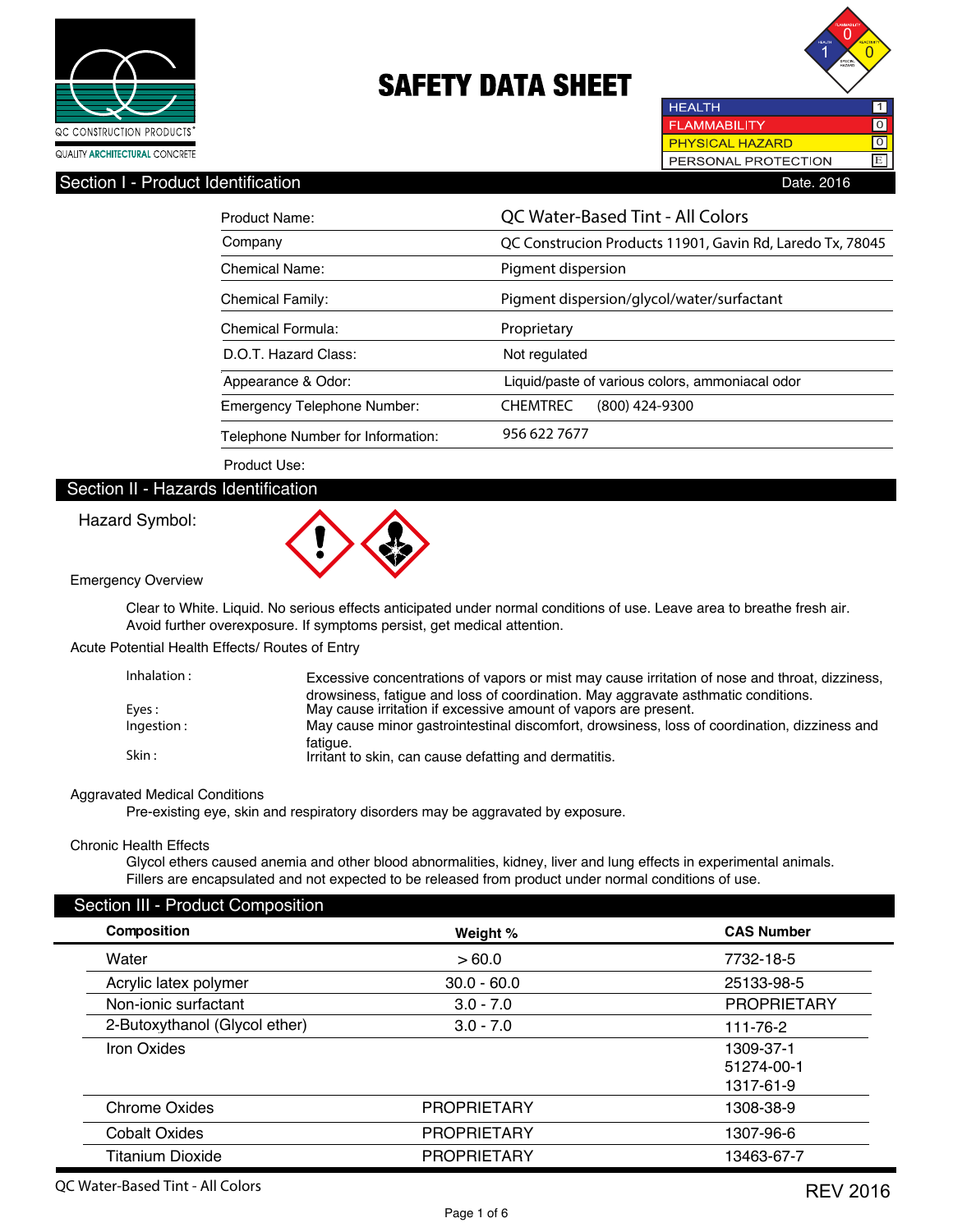### Section IV - First Aid Measures

#### **Get immediate medical attention for any significant overexposure.**

| Inhalation:   | If irritation persists, move person away from work area into fresh air away from vapors.                      |
|---------------|---------------------------------------------------------------------------------------------------------------|
| Skin Contact: | Wash with soap and water. Remove contaminated clothing and wash before reuse.                                 |
| Eye Contact:  | Rinse with large amounts of water for at least 15 minutes. If irritation persists, seek<br>medical attention. |
| Ingestion:    | Induce vomiting (if person is conscious) by giving two glasses of water. Seek medical<br>attention.           |

#### Section V - Fire Fighting Measure

| Flash point                           | Not available.                                                                     |
|---------------------------------------|------------------------------------------------------------------------------------|
| Method                                | Not applicable.                                                                    |
| <b>Burning rate</b>                   | Non-Flammable Liquid                                                               |
| Lower explosion limit                 | Not available.                                                                     |
| Upper explosion limit                 | Not available.                                                                     |
| Autoignition temperature              | Not available.                                                                     |
| Extinguishing media                   | This product is not expected to burn under normal conditions of use.               |
| Hazardous combustion products         | Carbon monoxide and carbon dioxide can form. Smoke, fumes.                         |
| Protective equipment for firefighters | Use accepted fire fighting techniques. Wear full firefighting protective clothing, |
|                                       | including self-contained breathing apparatus (SCBA).                               |
| Fire and explosion conditions         | This product not expected to ignite under normal conditions of use.                |

Section VI - Accidental Release Measures

Transfer to apropiate container for disposal. Stop now. Contain spill. Keep out courses. absorb spill in sand. earth or other suitable meterial. transfer to appropiate container for disposal. Use appropiate protective equipment. Avoid contact with material

### Section VII - Handling and Storage

Handle in compliance with common hygienic practices. Clean hands thoroughly after handling. Keep from freezing. do not use in contened or poorly ventilated areas. Prevent anhalation of vapor, ingestion and contact with skin eyes and clothing. Keep container closed when not in use. Precautions also apply to emptied containers. store in sealed containers in a dry, ventilated warehouse location above freezing.

#### Section VIII - Exposure Controls / Personal Protection

Personal Protective Equipment



| Respiratory protection | Not required under normal conditions of use. Wear appropriate, NIOSH/MSHA approved<br>respirator with combination particulate filter and vapor/gas removing cartridge when the<br>ventilation is not adequate or if it is necessary to abrade or grind surfaces coated with this<br>product. |
|------------------------|----------------------------------------------------------------------------------------------------------------------------------------------------------------------------------------------------------------------------------------------------------------------------------------------|
| Hand protection        | Use suitable impervious rubber or vinyl gloves and protective apparel to reduce exposure.                                                                                                                                                                                                    |
| Eye protection         | Wear appropriate eye protection. Wear chemical safety goggles and/or face shield to prevent<br>eye contact. Do not wear contact lenses. Do not touch eyes with contaminated body parts or<br>materials. Have eye washing facilities readily available.                                       |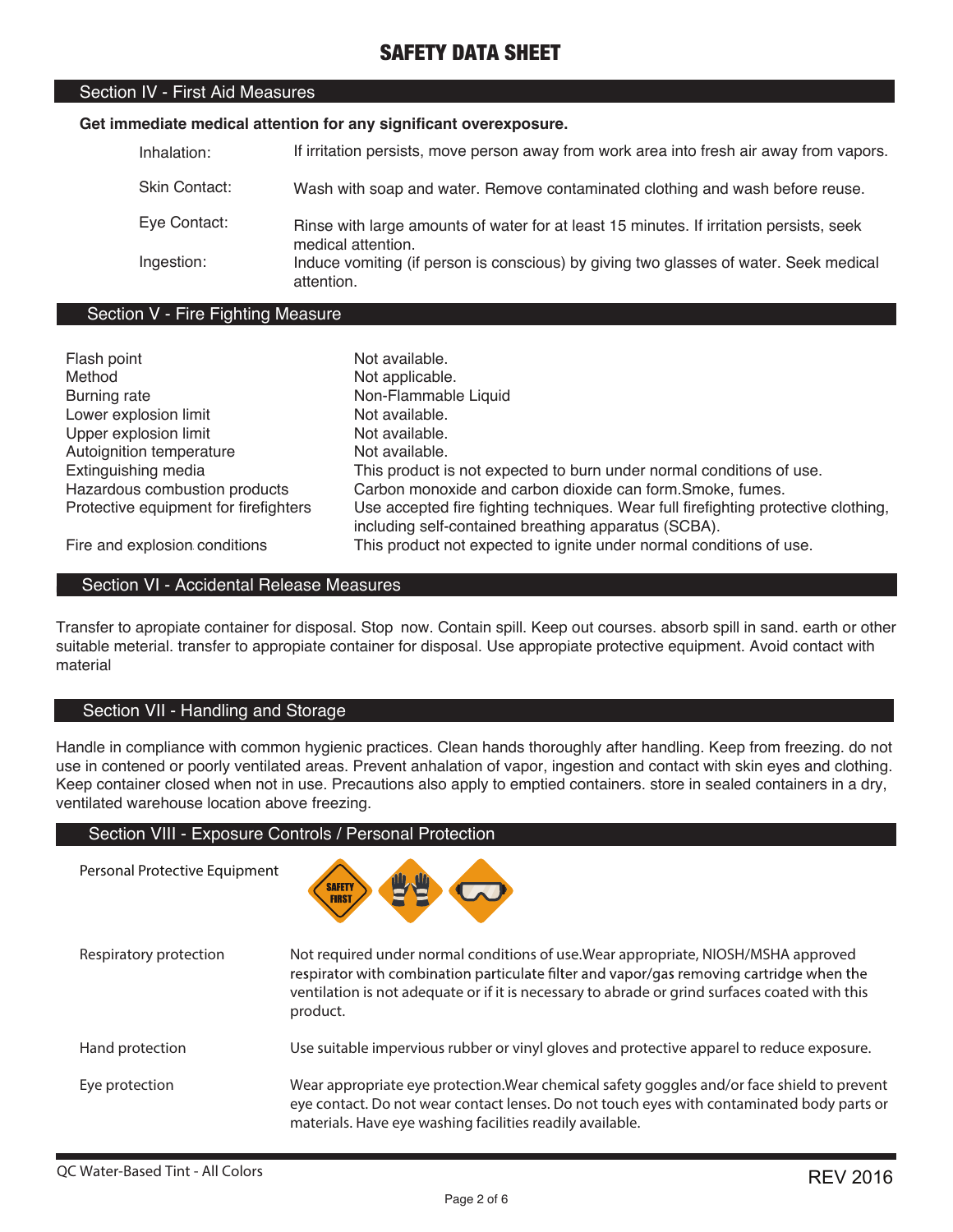### Section VIII - Exposure Controls / Personal Protection

**Skin and body protection :**

**Prevent contact with shoes and clothing. Use rubber apron and overshoes.**

**Protective measures : Engineering measures : Other equipment not normally required.Use professional judgment in the selection, care, and use. Not required under normal conditions of use.Use local exhaust when the general ventilation is inadequate.**

| <b>Chemical Name</b>           | <b>CAS Number</b>                    | Regulation<br>Limit<br>Form                                                                                                                        |
|--------------------------------|--------------------------------------|----------------------------------------------------------------------------------------------------------------------------------------------------|
| 2-Butoxyethanol (Glycol ether) | 111-76-2                             | <b>ACGIH TWA:</b><br>20 ppm                                                                                                                        |
| <b>IRON OXIDES</b>             | 1309-37-1<br>51274-00-1<br>1317-61-9 | ACGIH TWA:<br>$10 \,\mathrm{mg/m}$<br>Total dust.<br><b>OSHA PEL:</b><br>$15 \text{ mg/m}$<br>Total dust.<br><b>OSHA TWA:</b><br>$15 \text{ mg/m}$ |
| <b>CHROME OXIDE</b>            | 1308-38-9                            | Total dust.<br>OSHA PEL:<br>$0.5 \text{ mg/m}$                                                                                                     |
| <b>COBALT OXIDE</b>            | 1307-96-6                            | Total dust.<br>OSHA/PEL: 0.1 mg(Co)/m3                                                                                                             |
| <b>TITANIUM OXIDE</b>          | 13463-67-7                           | ACGIH TWA: 10 mg/m3<br>OSHA PEL: 15 mg/m3 Total dust.<br>OSHA TWA: 15 mg/m3 Total dust.                                                            |

### Section IX - Physical and Chemical Properties

| Form:                               | Liquid                      |
|-------------------------------------|-----------------------------|
| Color:                              | All Color                   |
| pH:                                 | Not available.              |
| Vapour pressure:                    | Not available.              |
| Vapor density:                      | Heavier than air            |
| Melting point/range:                | Not available.              |
| Freezing point:                     | Not available.              |
| Boiling point/range:                | Not available.              |
| Water solubility:                   | Soluble                     |
| <b>Specific Gravity:</b>            | 1.0                         |
| % Volatile Weight:                  | 63.7%                       |
| Section X - Reactivity / Estability |                             |
| Substances to avoid                 | Strong acids. Strong bases. |
| Stability                           | Stable                      |

Section XI - Toxicological Information **2-Butoxyethanol (Glycol ether), CAS-No.: 111-76-2**

Hazardous polymerization

| Acute oral toxicity (LD-50 oral)        | 1,200 mg/kg (Mouse) 320 mg/kg (Rabbit) 1,200 mg/kg (Guinea pig) 1,480 mg/kg (Rat)<br>2,600 mg/kg (Rat) 2,420 mg/kg (Rat) 880 mg/kg (Rat) 1,230 mg/kg (Mouse)<br>1,200 mg/kg (Guinea pig) 1,414 mg/kg (Guinea pig) 2,005 mg/kg (Mouse) 1,480 mg/kg<br>(Rat) 615 mg/kg (Rat) 1,519 mg/kg (Mouse) 695 mg/kg (Rabbit) 1,414 mg/kg (Guinea pig)<br>1,746 mg/kg (Rat) 500 mg/kg (Guinea pig) > 695mg/kg (Dog) > 530-<2,800mg/kg (Rat)<br>>1,000-< 2,000mg/kg (Rat)>560-<3,000mg/kg (Rat) |
|-----------------------------------------|------------------------------------------------------------------------------------------------------------------------------------------------------------------------------------------------------------------------------------------------------------------------------------------------------------------------------------------------------------------------------------------------------------------------------------------------------------------------------------|
| Acuteinhalationtoxicity (LC-50)         | (Rat) for7h (Guineapig) for7h (Mouse) for7h (Dog) for4h (Rat) for1h (Guineapig)>=<br>3.34mg/lfor1 h (Guineapig) for4h (Rat)>=3.06mg/lfor1h (Guinea pig)>4.9mg/l (Rat) (Rat) (Rat)<br>for7h (Rabbit) (Rat) for1h (Guineapig) (Rat)                                                                                                                                                                                                                                                  |
| Acute dermal toxicity<br>(LD-50 dermal) | 400 mg/kg (Rabbit) 6,411 mg/kg (Guinea pig) > 2,000 mg/kg (Rat) 841 mg/kg (Rabbit)<br>$>1,200$ mg/kg (Guinea pig) $>2,000$ mg/kg (Guinea pig) 667 mg/kg (Rabbit) $>2,000$ mg/kg<br>(Rabbit) 435 mg/kg (Rabbit) 1,060 mg/kg (Rabbit)                                                                                                                                                                                                                                                |

Will not occur.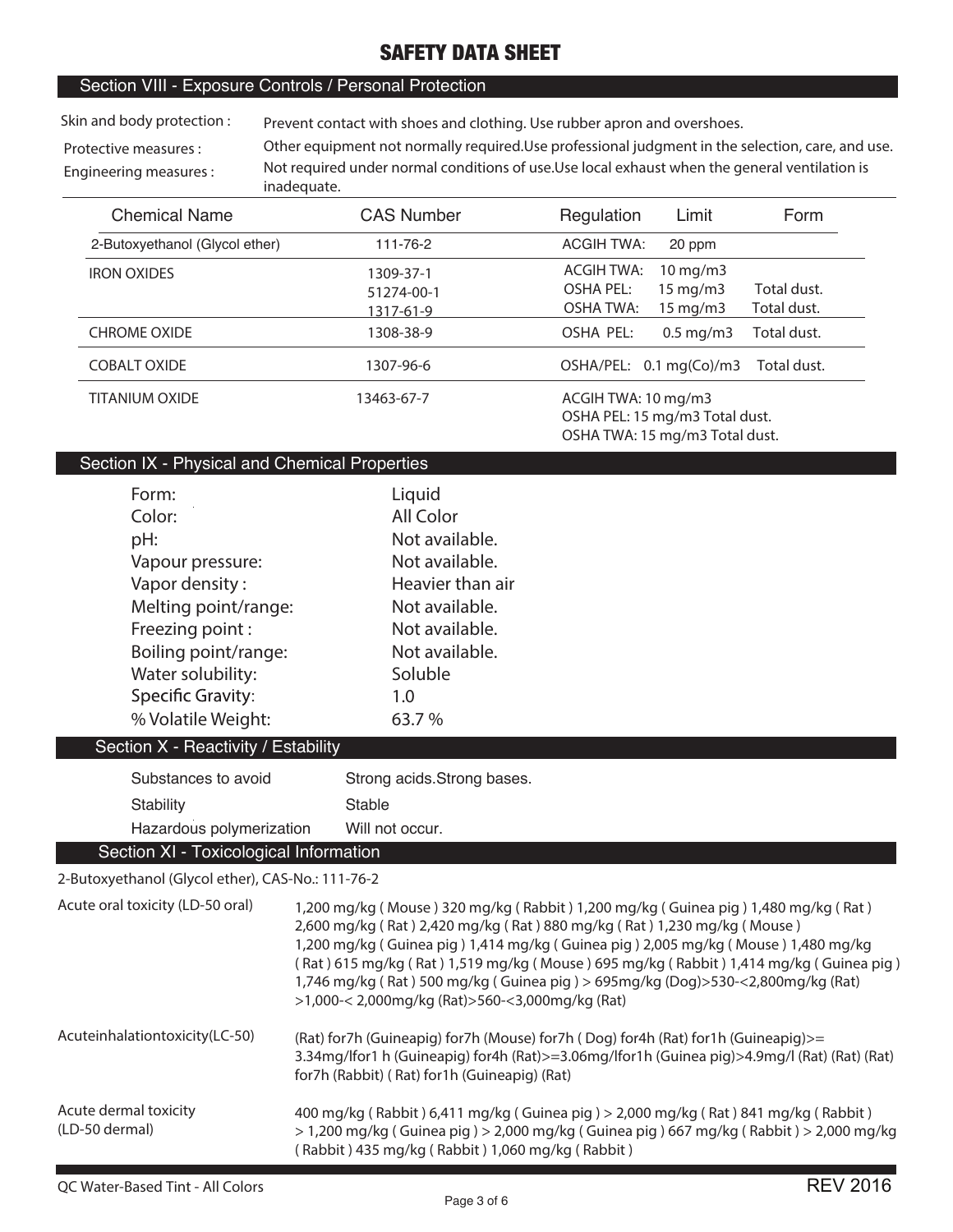### Section XII - Ecological Information

No Data Available

### Section XIII - Disposal Considerations

Disposal Method. Waste not regulated under RCRA. Disponse of in compliance with state and local regulations.

### Section XIV - Transportation / Shipping Data

CFR / DOT: **Not Regulated** 

TDG:

Not Regulated

IMDG: Not Regulated

## Section XV - Regulatory Information

#### **North American Inventories:**

 All components are listed or exempt from the TSCA inventory. This product or its components are listed on, or exempt from the Canadian Domestic Substances List.

### **U.S. Federal Regulations:**

| SARA 313 Components:                                                          | 2-Butoxyethanol (Glycol ether) | $111 - 76 - 2$ |
|-------------------------------------------------------------------------------|--------------------------------|----------------|
| SARA 311/312 Hazards:                                                         | Acute Health Hazard            |                |
| OSHA Hazardous Components :<br>2-Butoxyethanol (Glycol ether) Ethylene glycol | $111 - 76 - 2$                 |                |
| OSHA Status: Considered:<br>hazardous based on the<br>following criteria:     | Irritant                       |                |
| <b>OSHA Flammability:</b>                                                     | Not Regulated                  |                |
| Regulatory VOC (less water and exempt solvent)                                | 78g/l                          |                |
| VOC Method 310                                                                | 3.08%                          |                |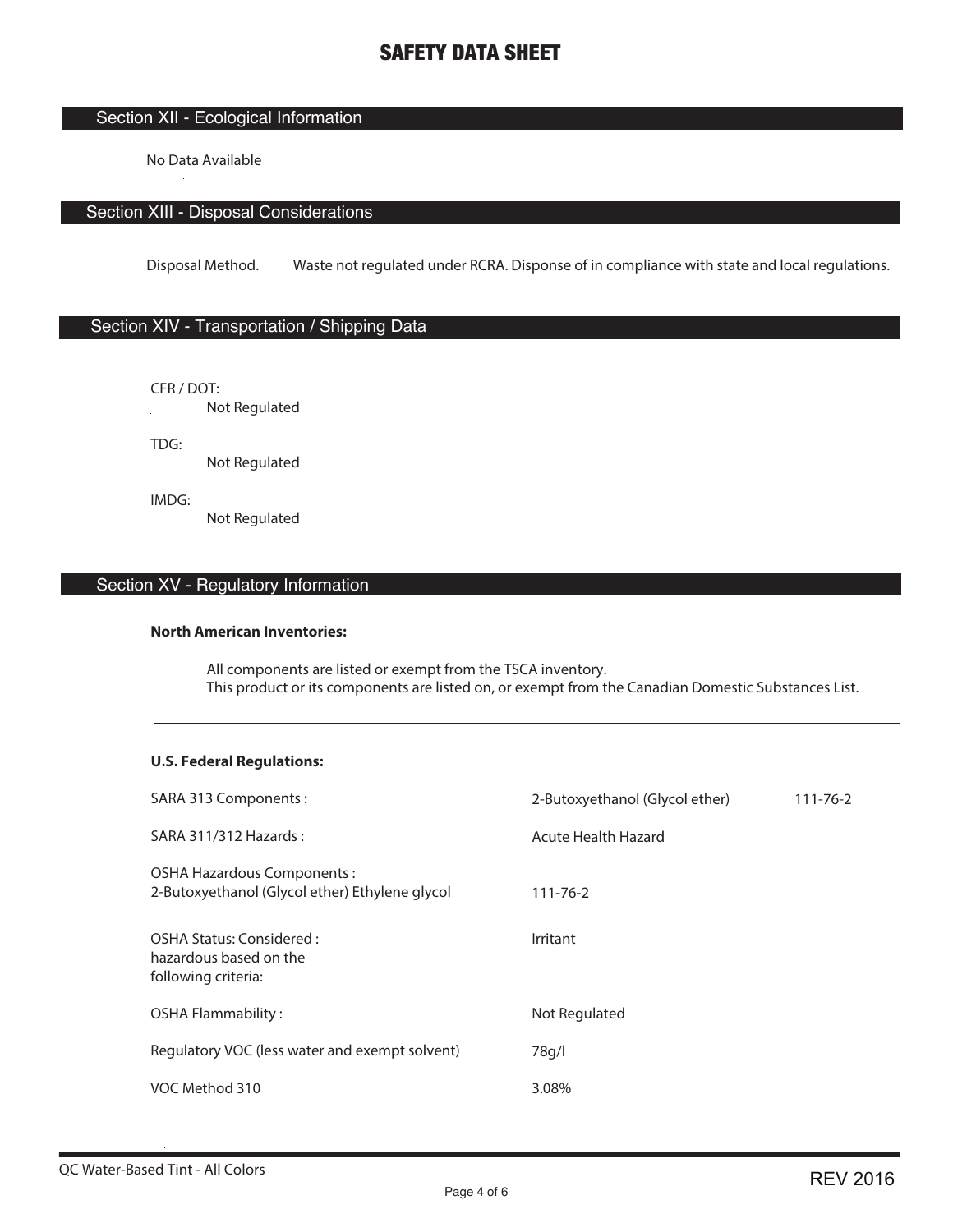| Section XV - Regulatory Information |                                                                                          |                                                                 |
|-------------------------------------|------------------------------------------------------------------------------------------|-----------------------------------------------------------------|
| <b>U.S. State Regulations:</b>      |                                                                                          |                                                                 |
| <b>MASS RTK Components:</b>         |                                                                                          |                                                                 |
|                                     | 2-Butoxyethanol (Glycol ether)                                                           | $111 - 76 - 2$                                                  |
| Penn RTK Components:                |                                                                                          |                                                                 |
|                                     | Water<br>Acrylic latex polymer<br>Non-jonic surfactant<br>2-Butoxyethanol (Glycol ether) | 7732-18-5<br>25133-98-6<br><b>PROPRYETARY</b><br>$111 - 76 - 2$ |
| NJ RTK Components:                  |                                                                                          |                                                                 |
|                                     | Water<br>Acrylic latex polymer<br>Non-ionic surfactant<br>2-Butoxyethanol (Glycol ether) | 7732-18-5<br>25133-98-6<br>PROPRYETARY<br>$111 - 76 - 2$        |

Components under California Proposition 65:

WARNING! Contains chemicals known to the State of California to cause cancer, birth defects and/or other reproductive harm

### Section XVI - Other Information

#### **Further information:**

For Industrial Use Only. Keep out of Reach of Children. The hazard information herein is offered solely for the consideration of the user, subject to their own investigation of compliance with applicable regulations, including the safe use of the product under every foreseeable condition.

#### **Legend**

| ACGIH - American Conference of Governmental Hygienists                                                                       | PEL - Permissible Exposure Limit                         |
|------------------------------------------------------------------------------------------------------------------------------|----------------------------------------------------------|
| CERCLA - Comprehensive Environmental Response, Compensation, and Liability Act RCRA - Resource Conservation and Recovery Act |                                                          |
| DOT - Department of Transportation                                                                                           | RTK - Right To Know                                      |
| DSL - Domestic Substance List                                                                                                | SARA - Superfund Amendments and Reauthorization Act      |
| EPA - Environmental Protection Agency                                                                                        | STEL - Short Term Exposure Limit                         |
| HMIS - Hazardous Materials Information System                                                                                | TLV - Threshold Limit Value                              |
| IARC - International Agency for Research on Cancer                                                                           | <b>TSCA - Toxic Substances Control Act</b>               |
| MSHA - Mine Safety Health Administration                                                                                     | TWA - Time Weighted Average                              |
| NDSL - Non-Domestic Substance List                                                                                           | V - Volume                                               |
| NIOSH - National Institute for Occupational Safety and Health                                                                | VOC - Volatile Organic Compound                          |
| NTP - National Toxicology Program                                                                                            | WHMIS - Workplace Hazardous Materials Information System |
| OSHA - Occupational Safety and Health Administration                                                                         |                                                          |

#### HMIS Rating :

|                          | $0 =$ Minimum  |
|--------------------------|----------------|
| Health                   | $1 = S$ liaht  |
| Flammability             | $2 =$ Moderate |
| Reactivity<br><b>PPF</b> | $3 =$ Serious  |
|                          | $4 =$ Severe   |